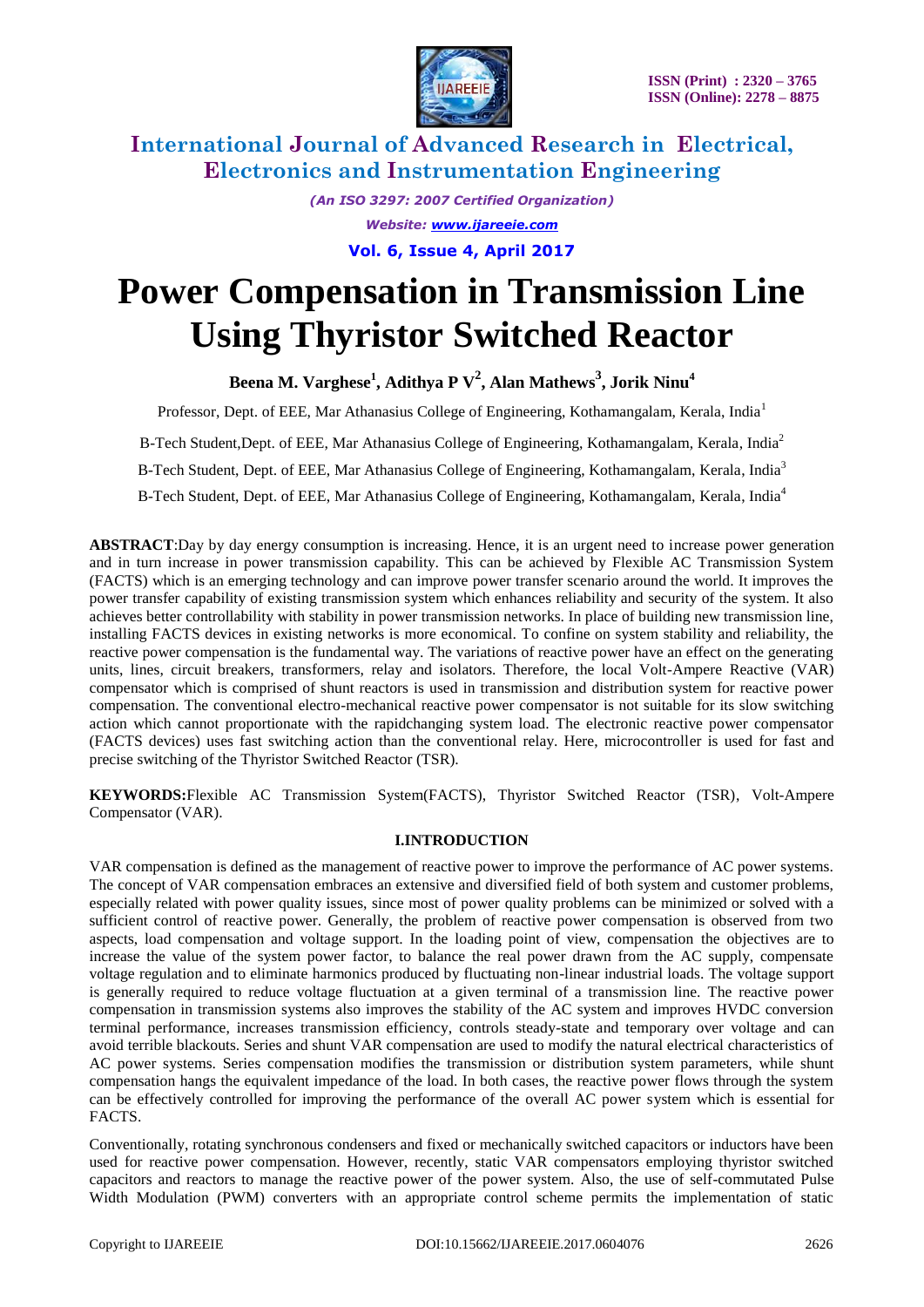

*(An ISO 3297: 2007 Certified Organization)*

*Website: www.ijareeie.com*

#### **Vol. 6, Issue 4, April 2017**

compensators capable of generating or absorbing reactive current components with a time response faster than the fundamental power network cycle. Based on the use of reliable high-speed power electronics, powerful analytical tools, advanced control and microcomputer technologies [3], the FACTS have been developed and represent a new concept for the operation of power transmission systems. The shunt capacitor is generally required when the system inductive load increases, thereby the system voltage and frequency decrease with increase of lagging reactive power. On the other hand, when the system inductive load decreases or at no load condition, the system voltage and frequency increases with decrease of lagging reactive power then the shunt inductor bank is required for the increment of lagging current. The connected capacitor and inductor is beneficial for the system which provide reactive power support, voltage profile improvements, line and transformer loss reductions, release of power system capacity and reduction of energy loss. Low voltage and frequency may cause power losses in the system, low performance in the appliances andindustrial machineries.

#### **II.THYRISTOR SWITCHED REACTOR**

#### *A. FLEXIBLE AC TRANSMISSION SYSTEM (FACTS)*

The FACTS controller is defined as `a power electronic based system and other static equipment that provide control of one or more AC transmission system parameters'. The FACTS is a concept based on power-electronic controllers, which enhance the value of transmission networks by increasing the use of their capacity. As these controllers operate very fast, they enlarge the safe operating limits of a transmission system without risking stability. The FACTS technology is essential to alleviate some but not all of the difficulties of transmission by enabling utilities to get the most service from their transmission facilities and enhance grid reliability. It must be stressed, however, that for many of the capacity expansion needs, building of new lines or upgrading current and voltage capability of existing lines and corridors will be necessary. As these controllers operate very fast, they enlarge the safe operating limits of a transmission system without risking stability. The basic applications of FACTS-devices are: power flow control, increase of transmission capability, voltage control, reactive power compensation, stability improvement, power quality improvement, power conditioning, flicker mitigation, interconnection of renewable and distributed generation and storages. The main objectives of FACTS controllers are i. Regulation of power flows in prescribed transmission routes, ii. Secure loading of transmission lines nearer to their thermal limits, iii. Prevention of cascading outages by contributing to emergency control, iv. Damping of oscillations that can threaten security or limit the usable line capacity.

The microcontroller [3] on reception of this signal checks for the safe distance condition and drives both motors in forward direction if condition satisfies. If the distance is less than the safe distance both motors are held stall. As the user moves left the left receiver starts reception and output a high signal to microcontroller. The microcontroller now gives more drive to the right motor thus turning the cart left. Now when user moves right, the right receiver starts reception and output a high signal to microcontroller. The microcontroller gives more drive to the left motor thus turning the cart left. This dynamic process continues in a loop and the cart follows the customer all the while maintaining a safe distance.

#### *B. STATIC VAR SYSTEM*

In Extra High Voltage (EHV) and Ultra High Voltage (UHV) transmission practice, when the voltage at a bus falls below the reference value, capacitive VARs are to be injective. When the bus voltage becomes higher than the reference value, inductive VARs are supplied to lower the bus voltage. In conventional methods of shunt compensation, shunt inductors are connected during low loads and shunt capacitors are connected during heavy loads and such switching operations are very slow because of the greatertime required for the operation of the circuit breakers. Moreover, circuit breakers are not suitable for frequent switching during voltage variations. These limitations havemitigated by Static VAR Systems (SVS). In a static VAR system, thyristor are used as switching devices instead of circuit breakers. The thyristor switching is faster than mechanical switching and also it is possible to have transient free operation by controlling the instant switching. The advantage of high-speed, high-current switching has made possible by thyristors which has introduced a new concept in providing reactive compensation for optimum EHV/UHV system performance. The static VAR compensators' (SVC) use combinations of shunt reactor and shunt capacitor with thyristors of high voltage and current rating for obtaining fast and accurate control of reactive power ow. The static VAR compensation (SVC) is also known as static VAR system(SVS).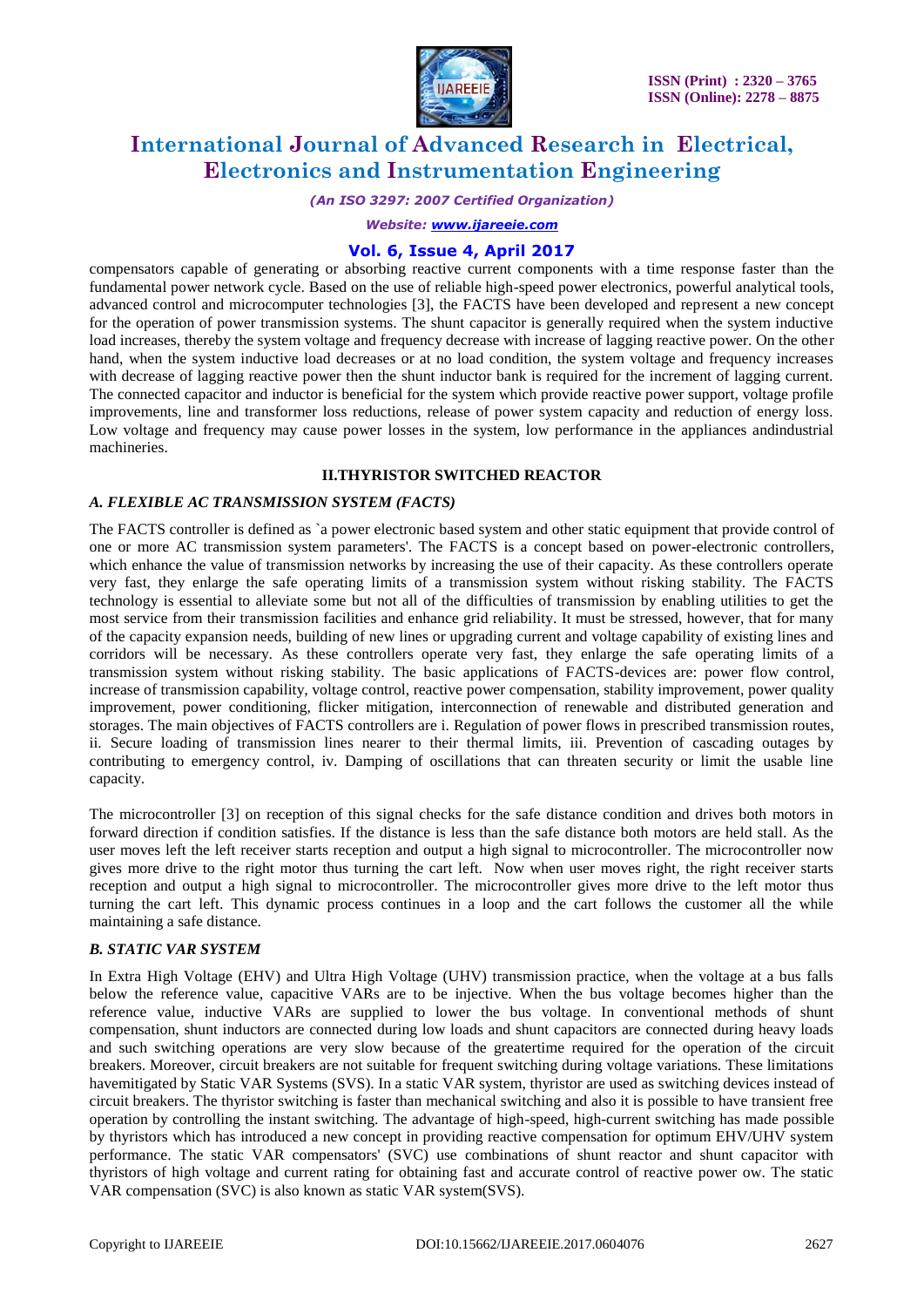

*(An ISO 3297: 2007 Certified Organization)*

*Website: www.ijareeie.com*

#### **Vol. 6, Issue 4, April 2017**

#### *C. THYRISTOR CONTROLLED REACTOR*

Fig-1, shows the scheme of a static compensator of the Thyristor Controlled Reactor (TCR) type. Each of the three phase branches includes an inductor L, and the thyristor switches T1 and T2[1]. Reactors can be both switched and phase-angle controlled. When phase angle control is used, a continuous range of reactive power consumption is obtained [2]. It results, however, in the generation of odd harmonic current components during the control process. Full conduction is achieved with a gating angle of 90°. Partial conduction is obtained with gating angles between 90° and 180°. By increasing the thyristor gating angle, the fundamental component of the current reactor is reduced. This is equivalent to increase the inductance, reducing the reactive power absorbed by the reactor. However, it should be pointed out that the change in the reactor current may only take place at discrete points of time, which means that adjustments cannot be made more frequently than once per half-cycle. Static compensators of the TCR type are characterized by the ability to perform continuous control, maximum delay of one half cycle and practically no transients. The principal disadvantages of this configuration are the generation of low frequency harmonic current components, and higher losses when working in the inductive region.



Fig. 1Thyristor Controlled/Switched Reactor

#### *D. THYRISTOR SWITCHED REACTOR*

Thyristor Switched Reactors are shunt compensators that can absorb reactive power [4]. The TSRs have followingproperties: its operating principle simple, delay of one halfa cycle and no generation of harmonics. Filters aretraditionally used to absorb harmonic generated by the SVC structure and large industrial loads. In order to abstain harmonic generation TSR is used instead of a TCR. Also, with choice of TSR both voltage stability and stepwise control of bus voltage have been provided. Actually, the configuration of both TSR and TCR are same the difference being TSR is switched reactor and TCR is controlled reactor, where firing angle is controlled.

#### *E. CONCEPT OF DESIGN*

The reactive power of the system is increased due to the increase of load in the transmission line, the current is lagging with respect to voltage. Again, when the line is unloaded or lightly loaded, the current is leading with respect to voltage in transmission line. Since the system voltage, frequency, real and reactive power change with the variation of load therefore in order to supply quality power it is necessary to keep the system voltage and frequency constant by compensating the reactive power. For this purpose, capacitor and inductor bank are required to compensate lagging and leading current respectively according to the compensation of reactive power. The size of the capacitor and inductor bank depends on how much reactive power is to be compensated according to the system load on transmission line. The system voltage and frequency change with the rapid change of load which causes the system current either lagging or leading and thereby the connected capacitor and inductor are switched on and off accordingly. In case of electromechanical switches, the timedelay and harmonic effect cause stability problem and desired compensation of reactive power cannot be achieved according to the system requirement. Therefore, electronicswitching is more reliable than conventional electromechanical switches which provides instant switching and diminish harmonics effect. In order to perform the switching action properly it is necessary to control the switching devices according to the variation of load and reactive power. Different electronic switches like thyristor, MOSFET, J-FET etc. can be used as a switch whose switching characteristics depends on gate pulse of those electronic devices. The thyristor is used as very good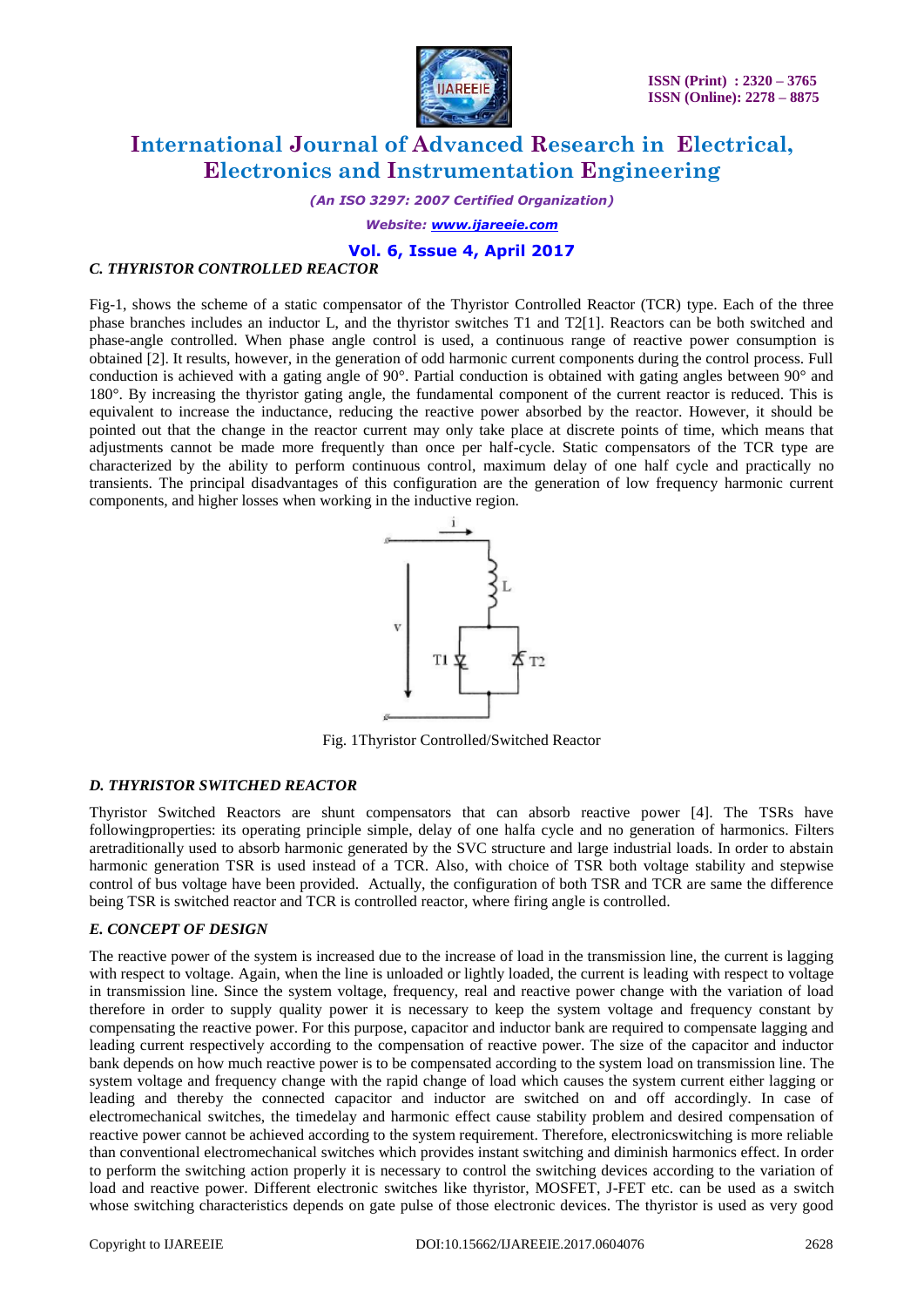

*(An ISO 3297: 2007 Certified Organization)*

*Website: www.ijareeie.com*

#### **Vol. 6, Issue 4, April 2017**

alternative of mechanical switch due to low transient and fast response. The major drawback of an SCR is that it conducts in one direction only (either positive or negative cycle of the input AC supply) and SCR cannot handle a large amount of current whereas a MOSFET can handle large amount of current thanSCR. Therefore, controlling of alternating current in a load, MOSFET is used.

#### **III.SIMULATION AND RESULTS**

The system was simulated as a three-phase system by creating a sag. The whole system is modelled as a real power system and the power compensation is done at one end of the transmission side. The system was simulated as a threephase system by creating a sag. The whole system is modelled as a real power system and the power compensation is done at one end of the transmission side. The input before the sag was introduced, was 230V taken from a step-down transformer which represents the distribution side. The sag which was created was 0.8 times lesser than the original voltage and it was created from 0.3 ms to 0.8 ms. The sag which was created from 0.3 ms to 0.8 ms has been compensated and the magnitude of the voltage is brought back to initial level i.e. 230V.



Fig. 2 Simulink Model of the System



Fig. 3 Simulink Model of the Sub-circuit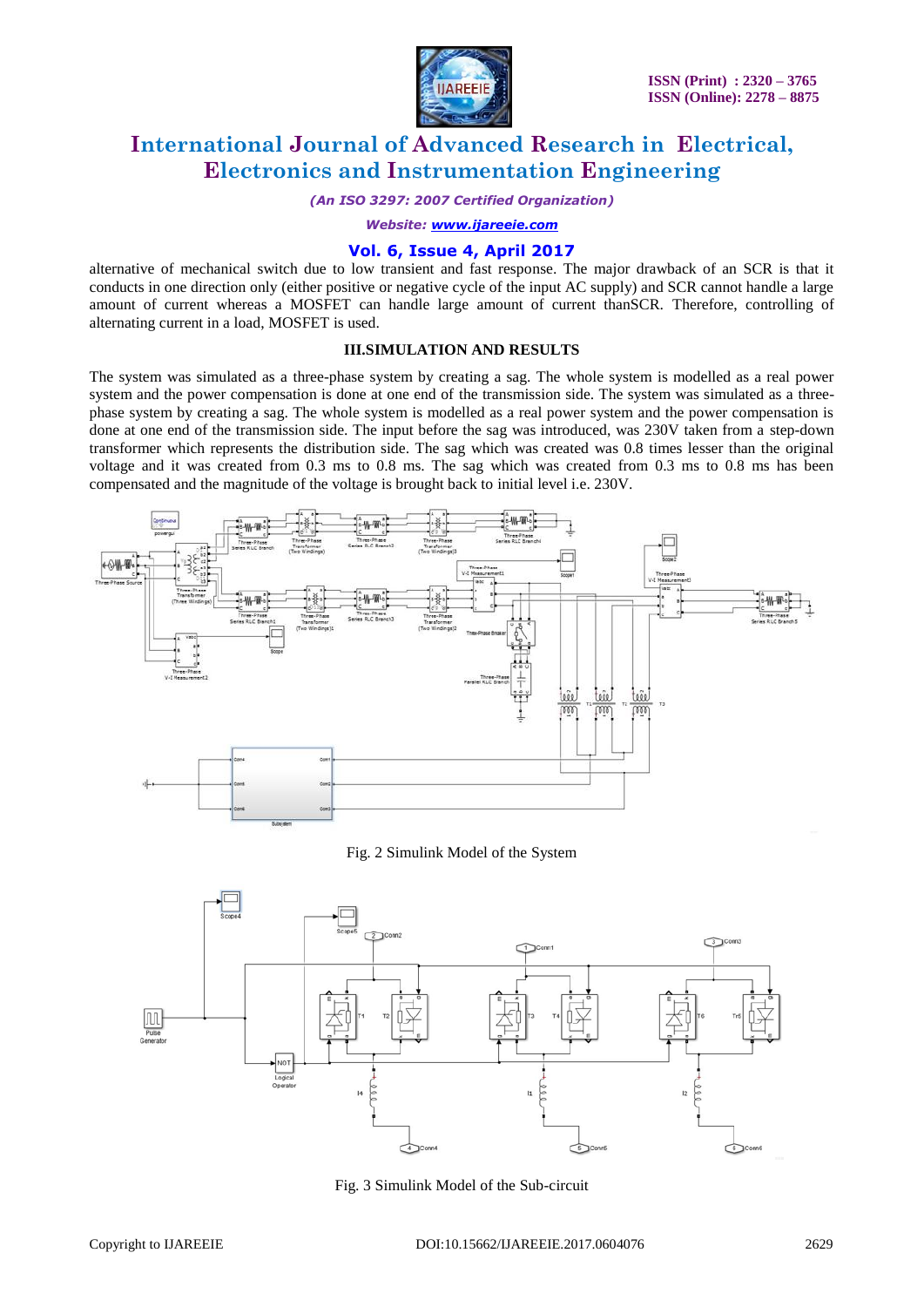



*Website: www.ijareeie.com*



Fig. 6Compensated Waveform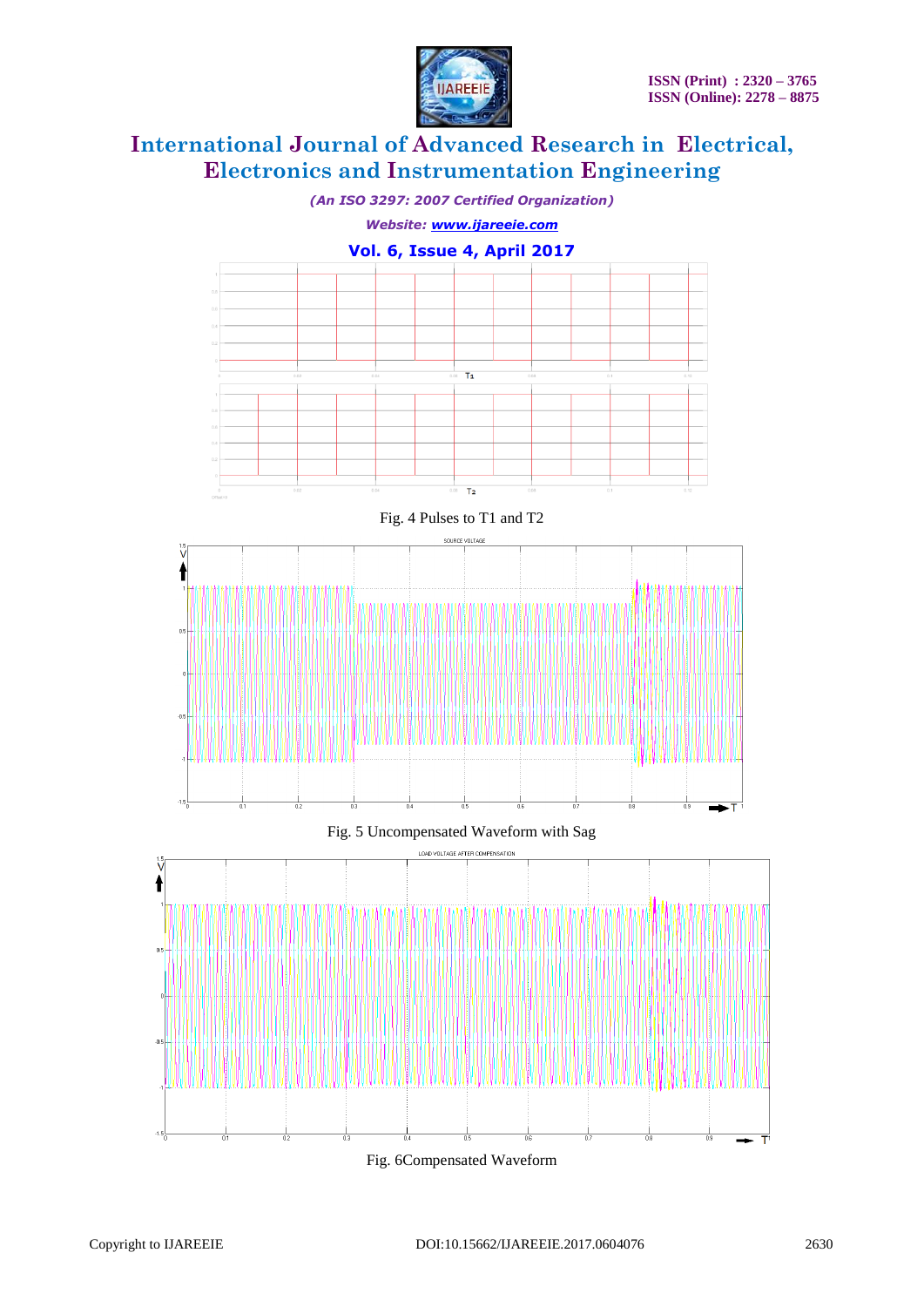

*(An ISO 3297: 2007 Certified Organization) Website: www.ijareeie.com* **Vol. 6, Issue 4, April 2017**

#### **IV.EXPERIMENTAL SETUP AND RESULTS**

The experimental setup consists of MOSFET IRFP460, PIC microcontroller, Transformer, Regulator ICs, Zero-CrossingDetector etc. The AC voltage is step down to 12 V and it is converted to DC by using bridge rectifier. The 12 V and 5 V is regulated by using regulator ICs and 5 V is given as VCC to PIC microcontroller and as a reference and 12 V is used byzero-crossing detector as one reference input and VCC. The other reference input is taken from output by stepping down the output to 12 volts and converting it to DC. If there is any mismatch between the input and output voltage, then an error signal is produced which is given to the PIC microcontroller. The microcontroller then gives the pulse waveform as the output for firing the TSR. The compensation by TSR is done to the DC equivalent voltage of the input. For that, the AC voltage is converted to DC, without stepping it down, and after the compensation by the TSR it is converted back to AC using an inverter.

#### *A. FLOWCHART OF PROGRAM*



Fig. 7Flowchart of the Program

The flowchart depicts the basic working of the program. First it reads the input and output voltage magnitude of the system. Then after comparing these values if there is any error signal produced then the TSR is switched on till the output voltage becomes equal to input voltage. It continuously checks for this condition and when it happens then TSR is switched off.

#### *B. EXPERIMENTAL RESULTS*

The experimental setup is shown in the figure 9 and also the circuit diagram is given in the Figure 8. The duty ratio varies according to the sag is created. Here in Figure 10, shows the duty ratio when the input sag voltage is 5V and the second Figure 11, shows the duty ratio when the input sag voltage is 15V.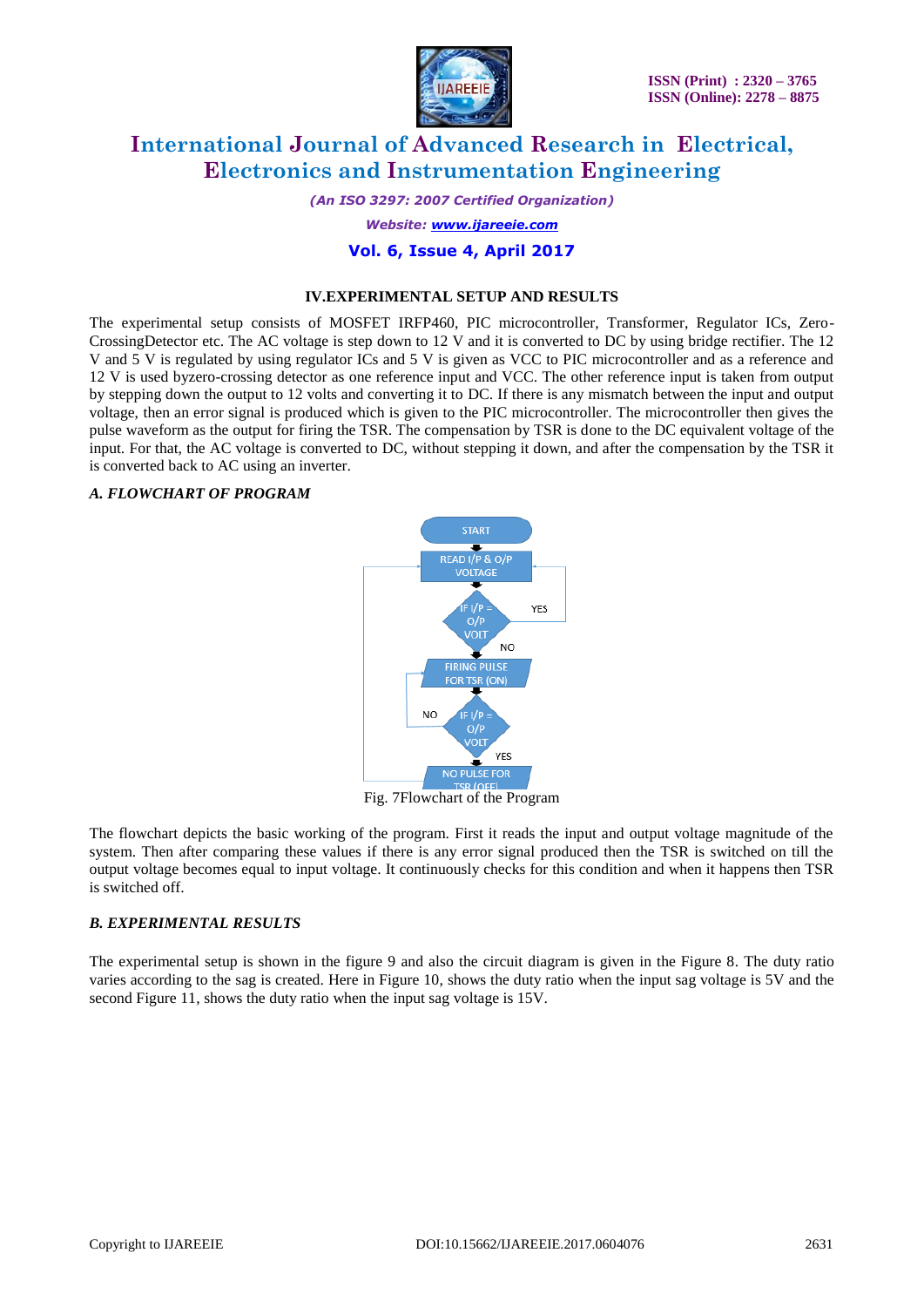

*(An ISO 3297: 2007 Certified Organization) Website: www.ijareeie.com*

### **Vol. 6, Issue 4, April 2017**



Fig. 8Circuit of Experimental Setup



Fig. 9Experimental Setup